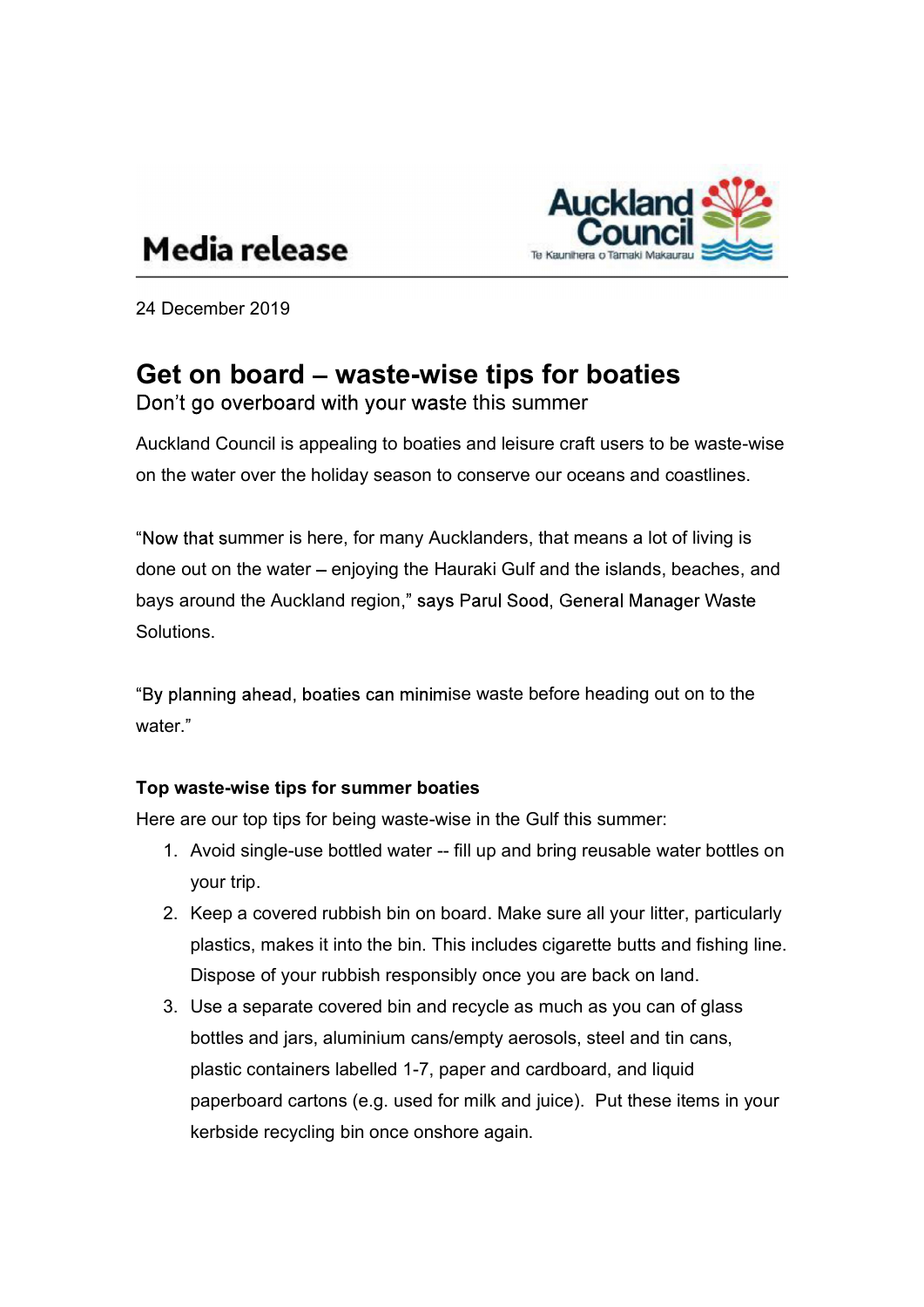- 4. Remove any unnecessary packaging before you head to sea. Re-pack snacks such as potato chips, nuts, or dried fruits into reusable containers and leave the soft plastic packaging behind. Avoid plastic wrap by wrapping your sandwiches in reusable beeswax wraps or storing them in reusable containers.
- 5. If you see rubbish floating by, scoop it out of the sea, even if it's not yours.
- It's just one of the things you can do to **Be A Tidy Kiwi**.<br>6. Fish heads and frames have a lot of food on them. If you don't want them, give them to someone who does! Head to Free Fish heads NZ to find out more.
- 7. Fish with reusable lures and hooks. Try to avoid using homemade, singleuse lures, made with soft plastics.
- 8. Save your shellfish or fish scraps to make your own berley, rather than buying berley in a plastic bag.

### Caring for our Coastlines

According to Camden Howitt from Sustainable Coastlines, after collecting more than 1.5 million litres of rubbish from their coastal clean-ups, they have identified a list of top offenders found in the ocean, on beaches and in estuaries. Howitt encourages Aucklanders to especially take care in disposing of these items, :

- 1. Plastic of unknown origin these are bits broken down over time at sea/on the beach, to the point where the product they came from is no longer recognisable.
- 2. Food wrappers and containers
- 3. Plastic bottle caps and lids
- 4. Plastic bags
- 5. Polystyrene / foam

Some weird and wonderful things also show up during the clean-ups, according to Howitt.